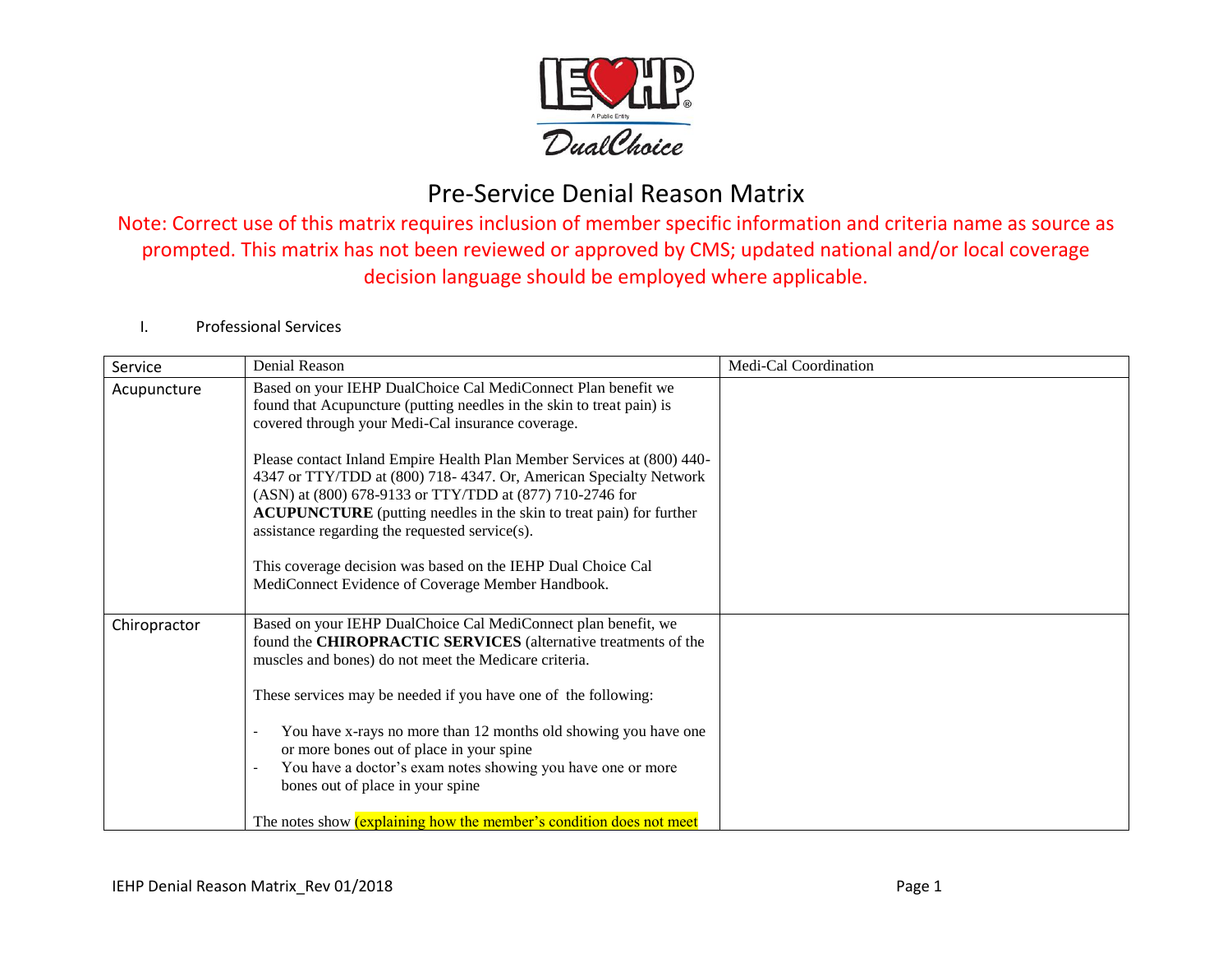

| Service              | Denial Reason                                                                                                                                                                                                                                                                                                                                                                                                                                                                                                                                                                                                                                                                                                                                                                                                                                                                                           | Medi-Cal Coordination |
|----------------------|---------------------------------------------------------------------------------------------------------------------------------------------------------------------------------------------------------------------------------------------------------------------------------------------------------------------------------------------------------------------------------------------------------------------------------------------------------------------------------------------------------------------------------------------------------------------------------------------------------------------------------------------------------------------------------------------------------------------------------------------------------------------------------------------------------------------------------------------------------------------------------------------------------|-----------------------|
|                      | criteria)<br>The notes do not show (explaining how the member's condition does not<br>meet criteria)<br>So this request has been denied.<br>Please check with your doctor for other treatment choices.<br>This coverage decision was based on a review of the Medicare Benefit<br>Policy Manual Chapter 15, 240.1 - Coverage of Chiropractic Services                                                                                                                                                                                                                                                                                                                                                                                                                                                                                                                                                   |                       |
| <b>Tertiary Care</b> | We found the Tertiary Care Center (hospital that provides a higher level<br>of care) for the $\leq$ <b>Service and definition</b> does not meet the criteria.<br>Tertiary Care Centers may be needed when you have the following:<br>The services requested require more advanced tests or<br>treatments (known as TERTIARY LEVEL of care)<br>There are records of continuity of care (active treatment<br>currently being done by a tertiary care provider or facility.<br>There are records to show that a delay of care at a tertiary<br>facility will lead to worsening of the condition<br>When standard medical services or treatment need to be sent for<br>tertiary care since they cannot be done at community level<br>(lower level of care not requiring more specialized treatment or<br>tests).<br>The notes show <i>(explaining how the member's condition does not meet</i><br>criteria) |                       |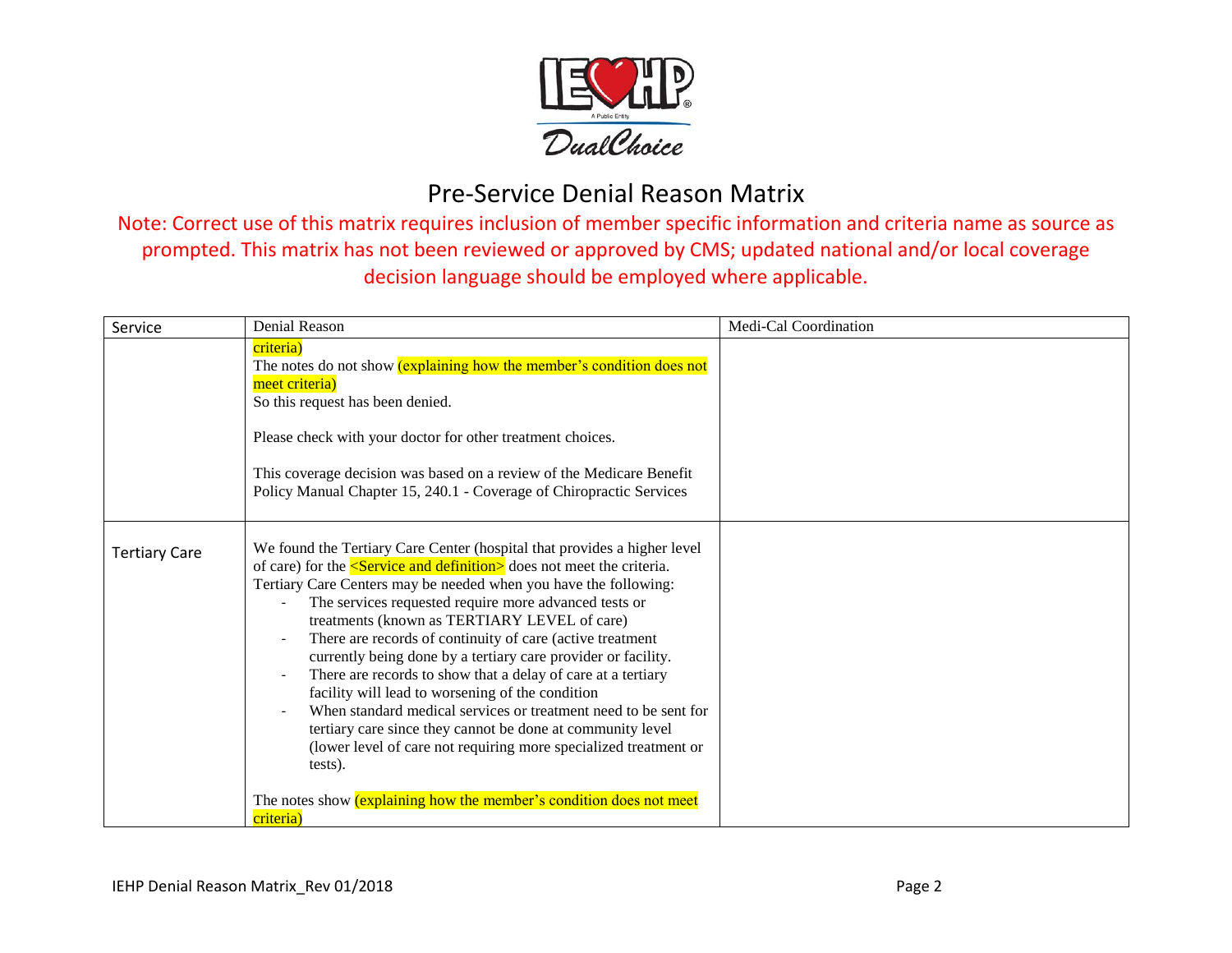

| Service            | Denial Reason                                                                                                                                                                                                                                                                                                                                                                                                                                                                                                                                                                                                                                                                                                                | Medi-Cal Coordination |
|--------------------|------------------------------------------------------------------------------------------------------------------------------------------------------------------------------------------------------------------------------------------------------------------------------------------------------------------------------------------------------------------------------------------------------------------------------------------------------------------------------------------------------------------------------------------------------------------------------------------------------------------------------------------------------------------------------------------------------------------------------|-----------------------|
|                    | The notes do not show (explaining how the member's condition does not<br>meet criteria)<br>So this request has been denied.<br>Instead, you have been approved for the <b>XXXXX</b> under referral number<br>####.<br>Please call Dr. XXXXX at XXXX to make your appointment or you<br>may check with your doctor for other treatment options.<br>This coverage decision was based on the IEHP UM Subcommittee<br>Approved Authorization Guidelines - Tertiary Care Center Referral<br>Requests                                                                                                                                                                                                                              |                       |
| Pain<br>Management | We found that the PAIN MANAGEMENT SPECIALIST<br><b>CONSULTATION</b> (office visit with a doctor who specializes in treating<br>pain) does not meet the criteria.                                                                                                                                                                                                                                                                                                                                                                                                                                                                                                                                                             |                       |
|                    | This service may be needed if you have <b>ALL</b> the following:<br>Your pain has lasted at least 3 months<br>Your pain keeps you from doing normal activities<br>Your pain is not better even after trying 2-3 types of medications<br>$\overline{\phantom{a}}$<br>Your pain is not better after trying physical therapy or other<br>conservative treatment such as activity modification, ice, rest,<br>acupuncture (putting needles in the skin to treat pain), or<br>Chiropractic care (alternative treatments of the muscles and bones)<br>You had a detailed physical exam<br>Your doctor has done tests such as imaging with an MRI (detailed<br>picture) or X-ray and / or nerve studies to find out what is causing |                       |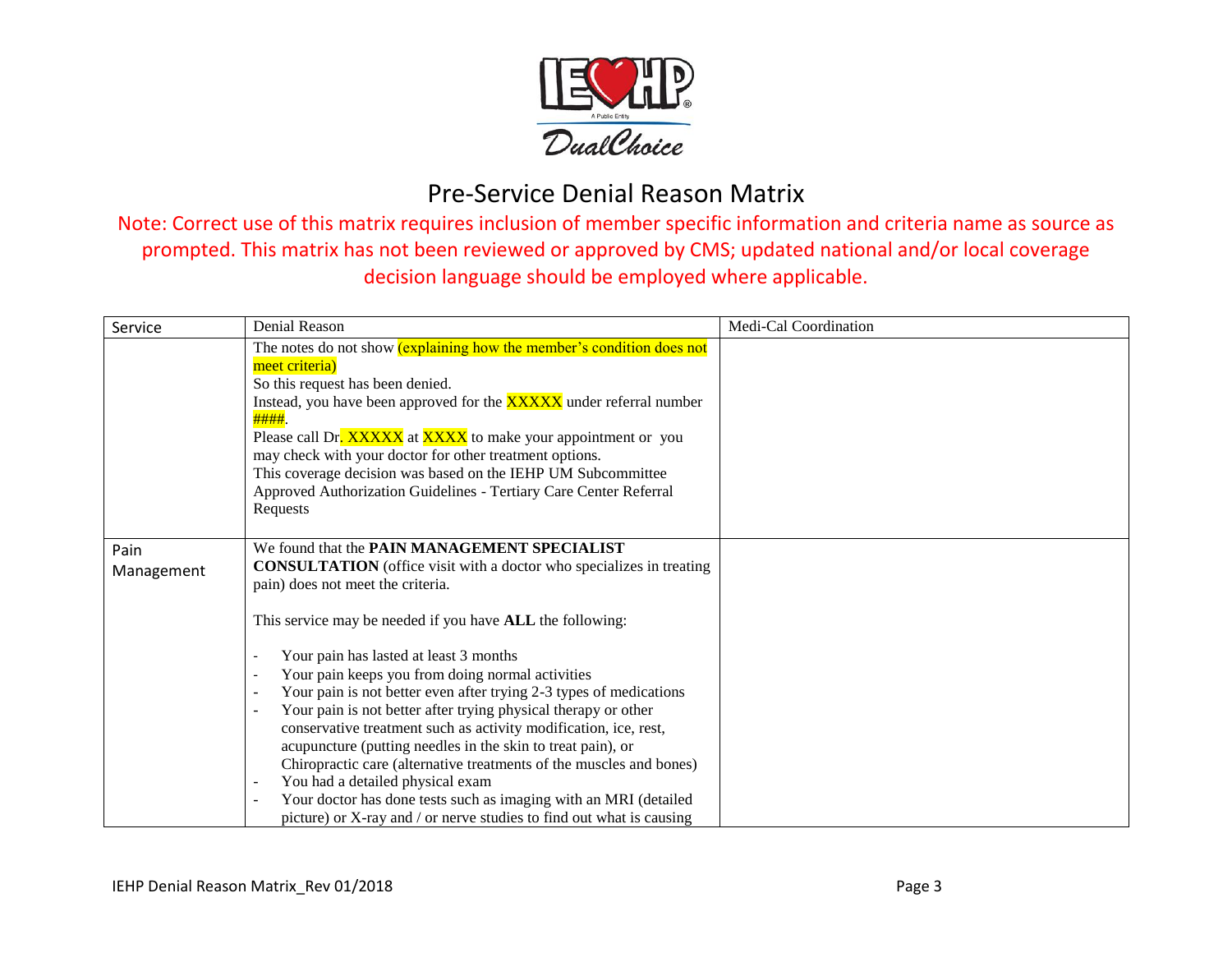

| Service | Denial Reason                                                                                                                                                                                                                                                                                                                                                                                                                                                                                                                                                                                                                                                                                                                                                                                                                                                                                                                                   | Medi-Cal Coordination |
|---------|-------------------------------------------------------------------------------------------------------------------------------------------------------------------------------------------------------------------------------------------------------------------------------------------------------------------------------------------------------------------------------------------------------------------------------------------------------------------------------------------------------------------------------------------------------------------------------------------------------------------------------------------------------------------------------------------------------------------------------------------------------------------------------------------------------------------------------------------------------------------------------------------------------------------------------------------------|-----------------------|
|         | your pain<br>If your pain can be treated by non-pain management doctors such as<br>an orthopedist (a doctor who treats bones, muscles, and joints), a<br>neurologist (doctor who treats nerves), you should be seen by them<br>first                                                                                                                                                                                                                                                                                                                                                                                                                                                                                                                                                                                                                                                                                                            |                       |
|         | OR one of the following:<br>You have injuries to multiple body parts<br>You have Substance abuse<br>You are not compliant with your medications and/or doses<br>You have a psychiatric diseases such as Major Depression (mood<br>disorder that causes a persistent feeling of sadness and loss of<br>interest) or Bipolar disorder (mood disorder involving cycles of<br>sadness and happiness) made worse by your pain<br>You have Cancer pain<br>You have a condition that may indicate a more serious problem such<br>as worsening weakness in your muscles, loss of feeling, abnormal<br>walking pattern, or loss of control of your bowel/bladder<br>The notes show <i>(explaining how the member's condition does not meet</i><br>criteria)<br>The notes do not show (explaining how the member's condition does not<br>meet criteria)<br>So this request has been denied.<br>Please check with your doctor for other treatment choices. |                       |
|         |                                                                                                                                                                                                                                                                                                                                                                                                                                                                                                                                                                                                                                                                                                                                                                                                                                                                                                                                                 |                       |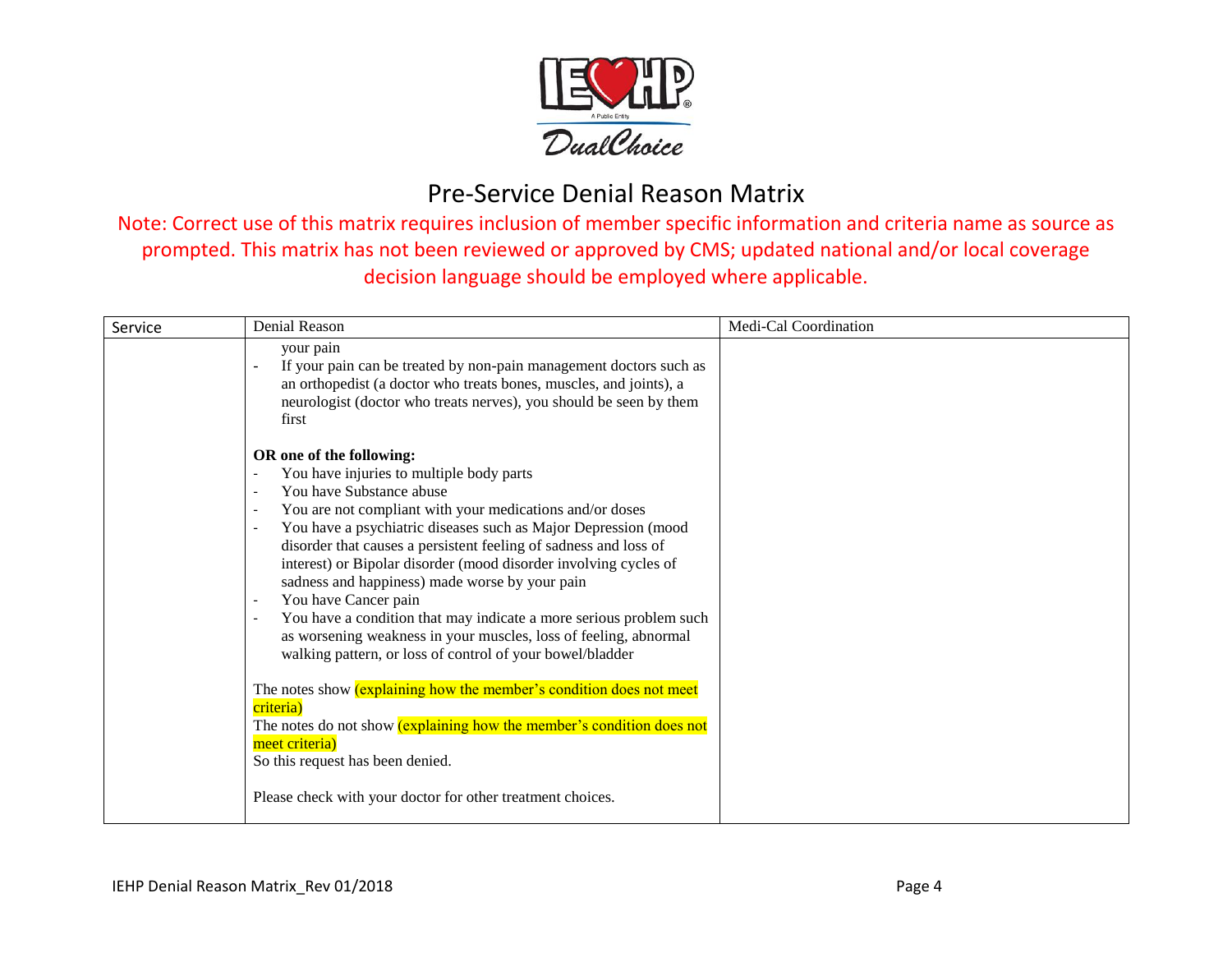

Note: Correct use of this matrix requires inclusion of member specific information and criteria name as source as prompted. This matrix has not been reviewed or approved by CMS; updated national and/or local coverage decision language should be employed where applicable.

| Service | Denial Reason                                                                                                                                   | Medi-Cal Coordination |
|---------|-------------------------------------------------------------------------------------------------------------------------------------------------|-----------------------|
|         | This coverage decision was based on the IEHP UM Subcommittee<br>Approved Authorization Guidelines - Referrals to Pain Management<br>Specialists |                       |

#### II. DME

| Service                          | Denial Reason                                                                                                                                                                                                                                                                                                                                                                                                                                                                                                                                                                                                                                                                                                                                                                      | Medi-Cal Coordination |
|----------------------------------|------------------------------------------------------------------------------------------------------------------------------------------------------------------------------------------------------------------------------------------------------------------------------------------------------------------------------------------------------------------------------------------------------------------------------------------------------------------------------------------------------------------------------------------------------------------------------------------------------------------------------------------------------------------------------------------------------------------------------------------------------------------------------------|-----------------------|
| <b>Blood Pressure</b><br>machine | Based on your IEHP DualChoice Cal MediConnect plan benefit, we<br>found that AMBULATORY BLOOD PRESSURE MONITORING<br>(measures blood pressure in 24-hour cycles) does not meet the Medicare<br>criteria.<br>This service may be needed if you have ALL the following:<br>You are going to be monitored for at least 24 hours<br>$\overline{\phantom{a}}$<br>Your blood pressure was higher than 140/90 mmHg on at least 3<br>$\overline{\phantom{a}}$<br>separate office or clinic visits with two separate measurements at<br>each visit<br>Your blood pressure was higher than 140/90 mmHg outside the<br>$\overline{\phantom{a}}$<br>office or clinic at least TWO times<br>You do not have damage to major organs like heart, kidneys, or<br>$\overline{\phantom{0}}$<br>brain |                       |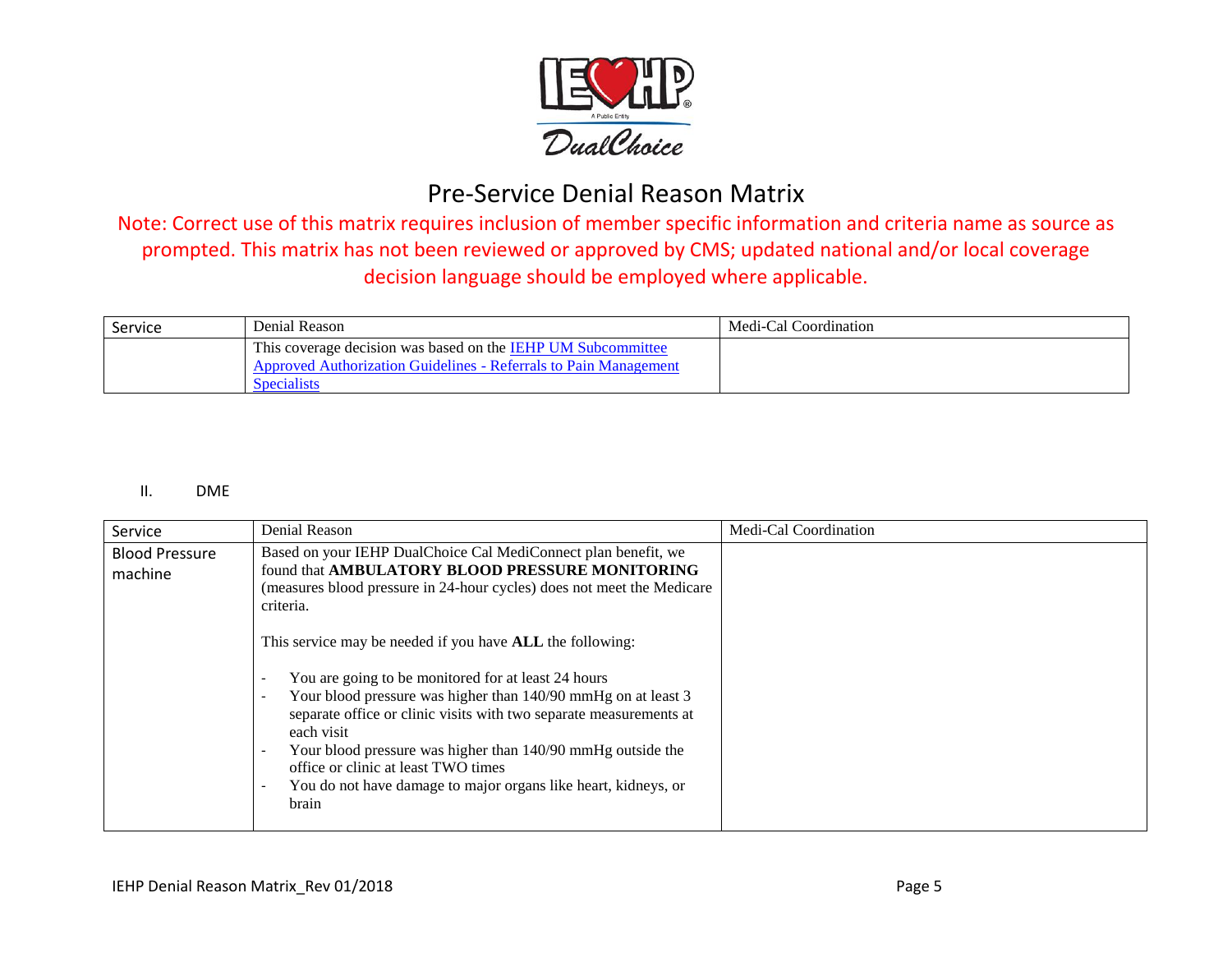

| Service                 | <b>Denial Reason</b>                                                                                                                                                                                                                                                                                                                                                                                                                                                                                                                                                                               | Medi-Cal Coordination |
|-------------------------|----------------------------------------------------------------------------------------------------------------------------------------------------------------------------------------------------------------------------------------------------------------------------------------------------------------------------------------------------------------------------------------------------------------------------------------------------------------------------------------------------------------------------------------------------------------------------------------------------|-----------------------|
|                         | The notes show <i>(explaining how the member's condition does not meet</i><br>criteria)<br>The notes do not show (explaining how the member's condition does<br>not meet criteria)<br>So this request has been denied.<br>Please check with your doctor for other treatment choices.<br>This coverage decision was based on a review of the Medicare National<br><b>Coverage Determination (NCD) for Ambulatory BLOOD PRESSURE</b><br>Monitoring (20.19)                                                                                                                                           |                       |
| Commode/Shower<br>Chair | The request for a COMMODE (a movable bedside toilet) was reviewed<br>by our Medical Director and does not meet the Medicare criteria.<br>This item may be needed if you are physically not able to use a regular<br>toilet facility<br>For example: If you are confined to a room and there is no toilet on that<br>level, or there are no toilet facilities in the home<br>The notes show <i>(explaining how the member's condition does not meet</i><br>criteria)<br>The notes do not show (explaining how the member's condition does<br>not meet criteria)<br>So this request has been denied. |                       |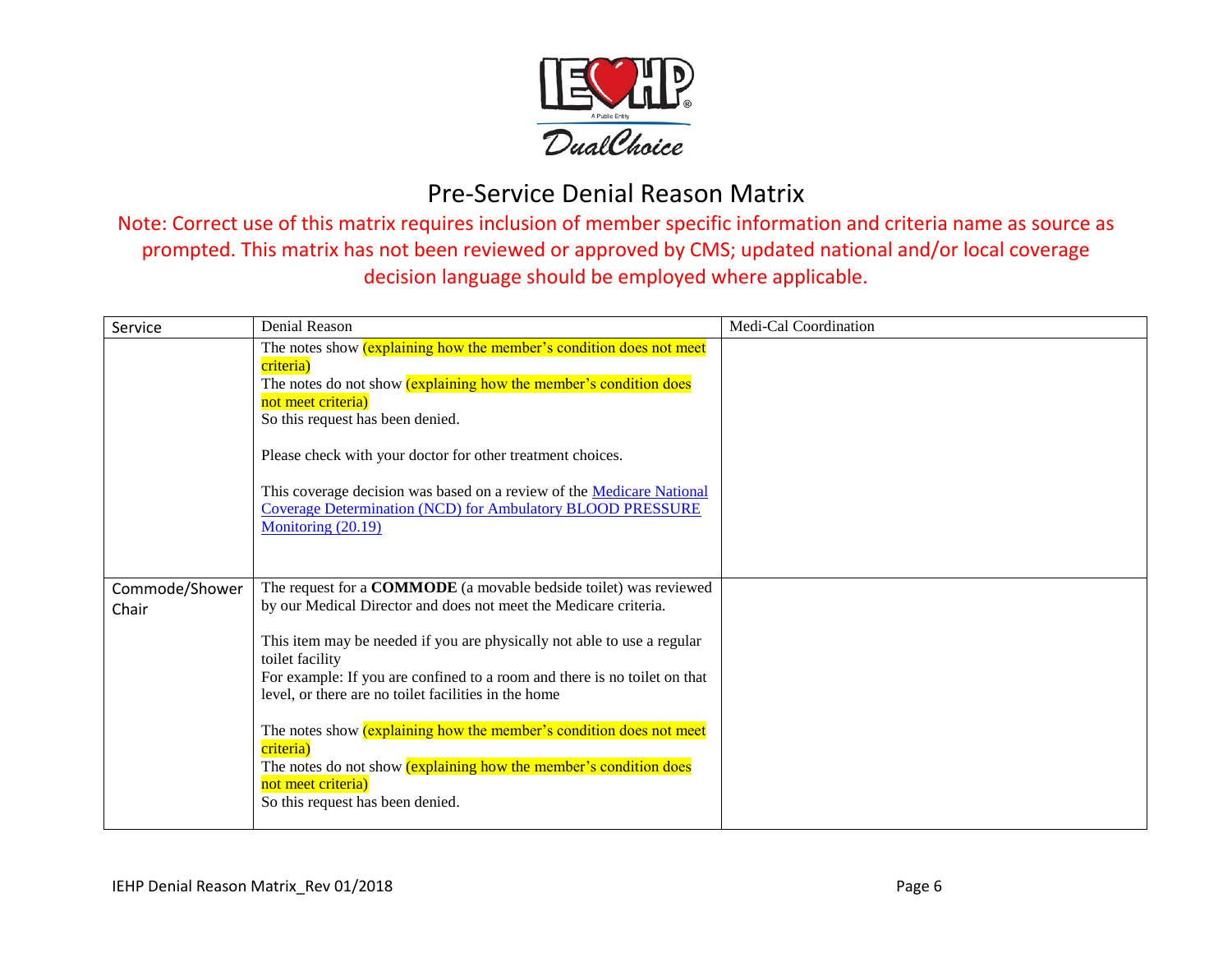

| Service        | <b>Denial Reason</b>                                                                                                                                                                            | Medi-Cal Coordination |
|----------------|-------------------------------------------------------------------------------------------------------------------------------------------------------------------------------------------------|-----------------------|
|                | Please check with your doctor for additional treatment choices.                                                                                                                                 |                       |
|                | Please check with your doctor for other treatment choices.<br>This coverage decision was based on a review of the Medicare Local<br>Coverage Determination (LCD): Commodes (L33736)             |                       |
|                | Based on your IEHP DualChoice Cal MediConnect Plan benefit we<br>found that <b>BATHTUB SEAT</b> (shower chair) is not covered.<br>Bathtub Seats (shower chairs) are considered to be comfort or |                       |
|                | convenience items.                                                                                                                                                                              |                       |
|                | Please check with your doctor for other treatment choices.                                                                                                                                      |                       |
|                | This coverage decision was based on a review of the Medicare National<br><b>Coverage Determination (NCD) for Durable Medical Equipment</b><br>Reference List (280.1)                            |                       |
|                |                                                                                                                                                                                                 |                       |
| Foot orthotics | Based on your IEHP DualChoice Cal MediConnect Plan benefit we<br>found that the ORTHOPEDIC FOOTWEAR (specially fitted supports                                                                  |                       |
|                | and/or inlays for the foot) does not meet the criteria.                                                                                                                                         |                       |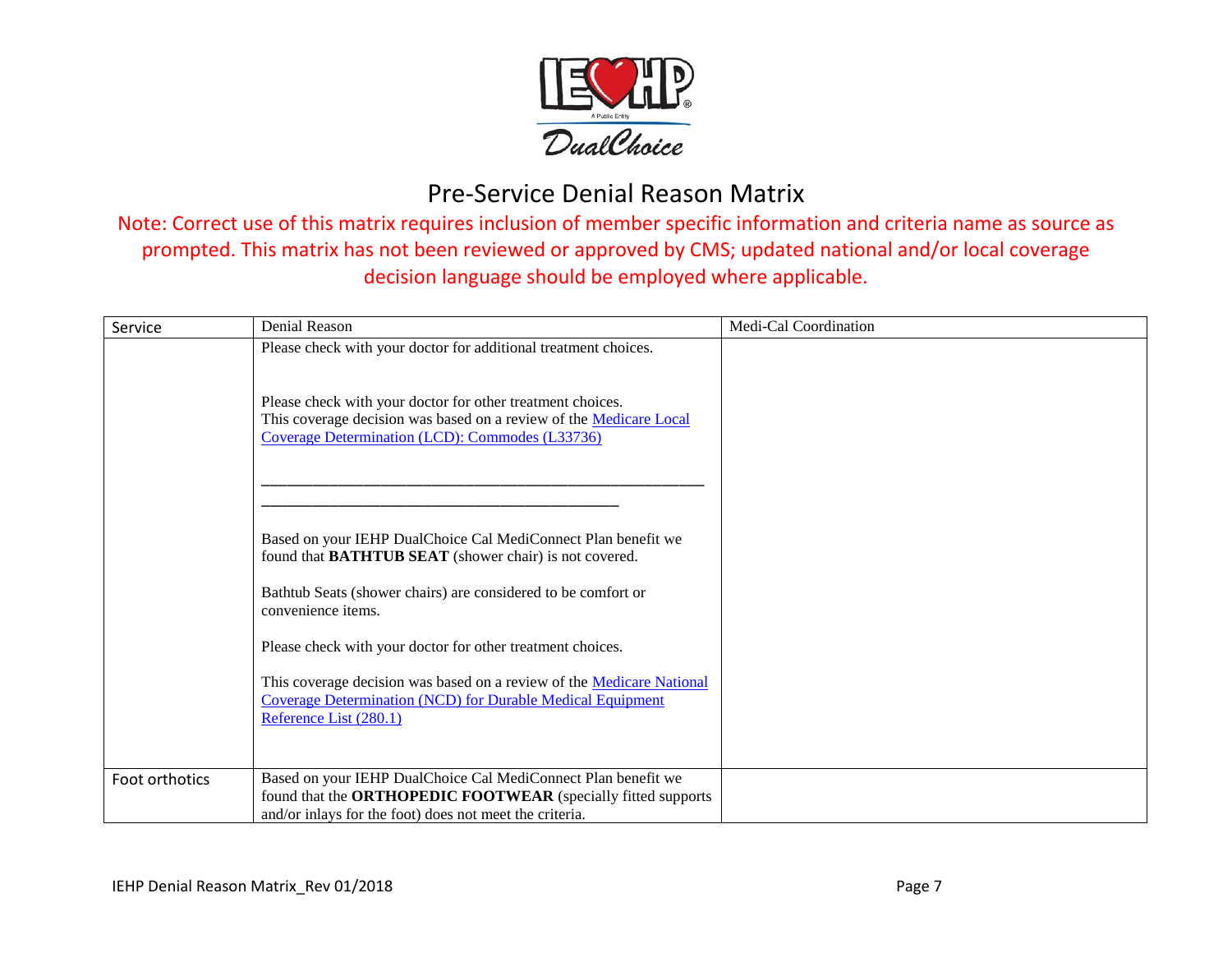

| Service                         | Denial Reason                                                                                                                                                                                                                                                                                                                                                                                                                           | Medi-Cal Coordination                                                                               |
|---------------------------------|-----------------------------------------------------------------------------------------------------------------------------------------------------------------------------------------------------------------------------------------------------------------------------------------------------------------------------------------------------------------------------------------------------------------------------------------|-----------------------------------------------------------------------------------------------------|
|                                 | Orthopedic Footwear may be needed if it is a part of a leg brace.<br>The notes show you have <b>XXX</b> . The notes do not show that the<br>requested orthopedic footwear is part of a leg brace. So this request has<br>been denied.<br>Please check with your doctor for additional treatment choices.<br>This coverage decision was based on the <b>Medicare Local Coverage</b><br>Determination (LCD): Orthopedic Footwear (133641) |                                                                                                     |
| Incontinence<br><b>Supplies</b> | Based on your IEHP DualChoice Cal MediConnect plan benefit, we<br>found the INCONTINENCE SUPPLIES (diapers, pads, and so on) are<br>not covered.                                                                                                                                                                                                                                                                                        | Yes - Please forward the request to IEHP UM Department                                              |
|                                 | Please follow-up with your doctor for other treatment options.<br>This coverage decision was based on a review of the Medicare<br>guidelines, National Coverage Determination: Chapter 1, Part 4, Section<br>280.1- Durable Medical Equipment Reference List.                                                                                                                                                                           |                                                                                                     |
| Wheelchair                      | We found the requested STANDARD (MANUAL) WHEELCHAIR<br>does not meet the Medicare criteria.<br>FOR A STANDARD (MANUAL) WHEELCHAIR you need to show<br>the following:                                                                                                                                                                                                                                                                    | $Yes - When the requested wheelchair is for community use*$<br>please forward to IEHP UM Department |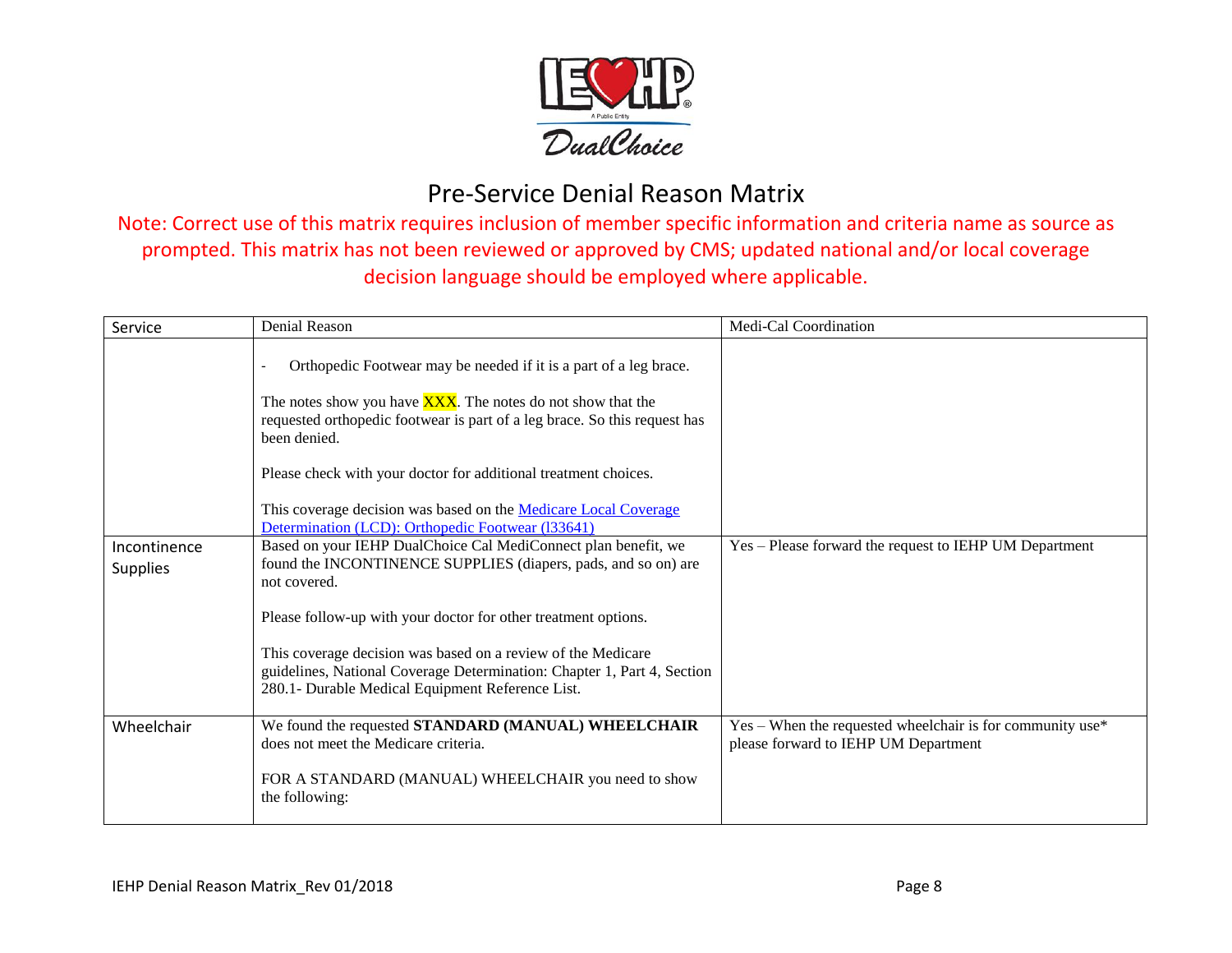

| Service          | Denial Reason                                                                                                                                                                                                                                                                                                                                                                                                                                                                                                                         | Medi-Cal Coordination |
|------------------|---------------------------------------------------------------------------------------------------------------------------------------------------------------------------------------------------------------------------------------------------------------------------------------------------------------------------------------------------------------------------------------------------------------------------------------------------------------------------------------------------------------------------------------|-----------------------|
|                  | You are unable to do normal daily activities such as toileting,<br>feeding, dressing, grooming, and bathing in your home<br>That you are not able to walk even with the help of an assistive<br>device (such as a cane, walker)<br>Your home has enough space to use a manual wheelchair<br><b>AND ONE OF THE BELOW</b><br>You have enough strength in your upper body and arms and safely<br>use the manual wheelchair in the home, OR<br>You have a caregiver who is available, willing, and able to help<br>you use the wheelchair |                       |
|                  | The notes show <i>(explaining how the member's condition does not meet</i><br>criteria)<br>The notes do not show (explaining how the member's condition does<br>not meet criteria)<br>So this request has been denied.<br>Please check with your doctor for other treatment choices.<br>This coverage decision was based on a review of the Medicare Local<br><b>Coverage Determination (LCD): Manual WHEELCHAIR Bases</b><br>(L33788)                                                                                                |                       |
| Power wheelchair | We found that the requested POWERED OPERATED VEHICLE /                                                                                                                                                                                                                                                                                                                                                                                                                                                                                |                       |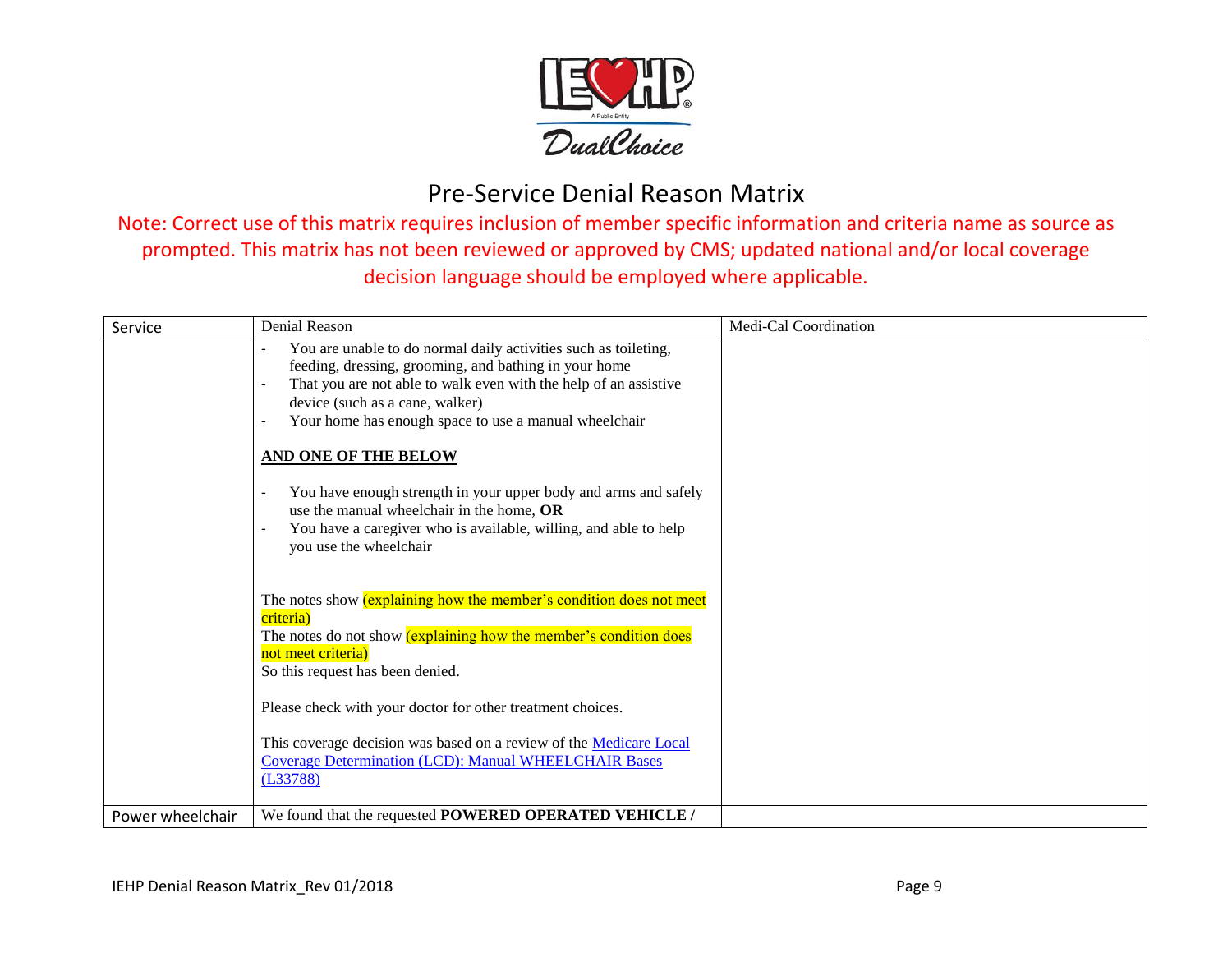

| Service | Denial Reason                                                                                                                                                                                                                                                                                    | Medi-Cal Coordination |
|---------|--------------------------------------------------------------------------------------------------------------------------------------------------------------------------------------------------------------------------------------------------------------------------------------------------|-----------------------|
|         | <b>WHEELCHAIR / SCOOTER / SIMILAR ITEM does not meet the</b><br>Medicare criteria.<br>FOR A POWERED OPERATED VEHICLE / WHEELCHAIR /<br>SCOOTER / SIMILAR ITEM, you need to show ALL of the following:<br>You cannot safely use a cane, walker or other item to help you<br>move around your home |                       |
|         | You cannot move in your home so that you can feed, dress,<br>and bathe yourself<br>You ALSO need to show that you cannot push a regular<br>$\overline{\phantom{a}}$<br>wheelchair<br>You should also be checked to see that you can SAFELY use<br>this equipment in the home                     |                       |
|         | The notes show <i>(explaining how the member's condition does not meet</i><br>criteria)<br>The notes do not show (explaining how the member's condition does<br>not meet criteria)<br>So this request has been denied.                                                                           |                       |
|         | Please check with your doctor for other treatment choices.<br>This coverage decision was based on the Medicare Local Coverage<br>Determination (LCD) for Power Mobility Devices (L33789)                                                                                                         |                       |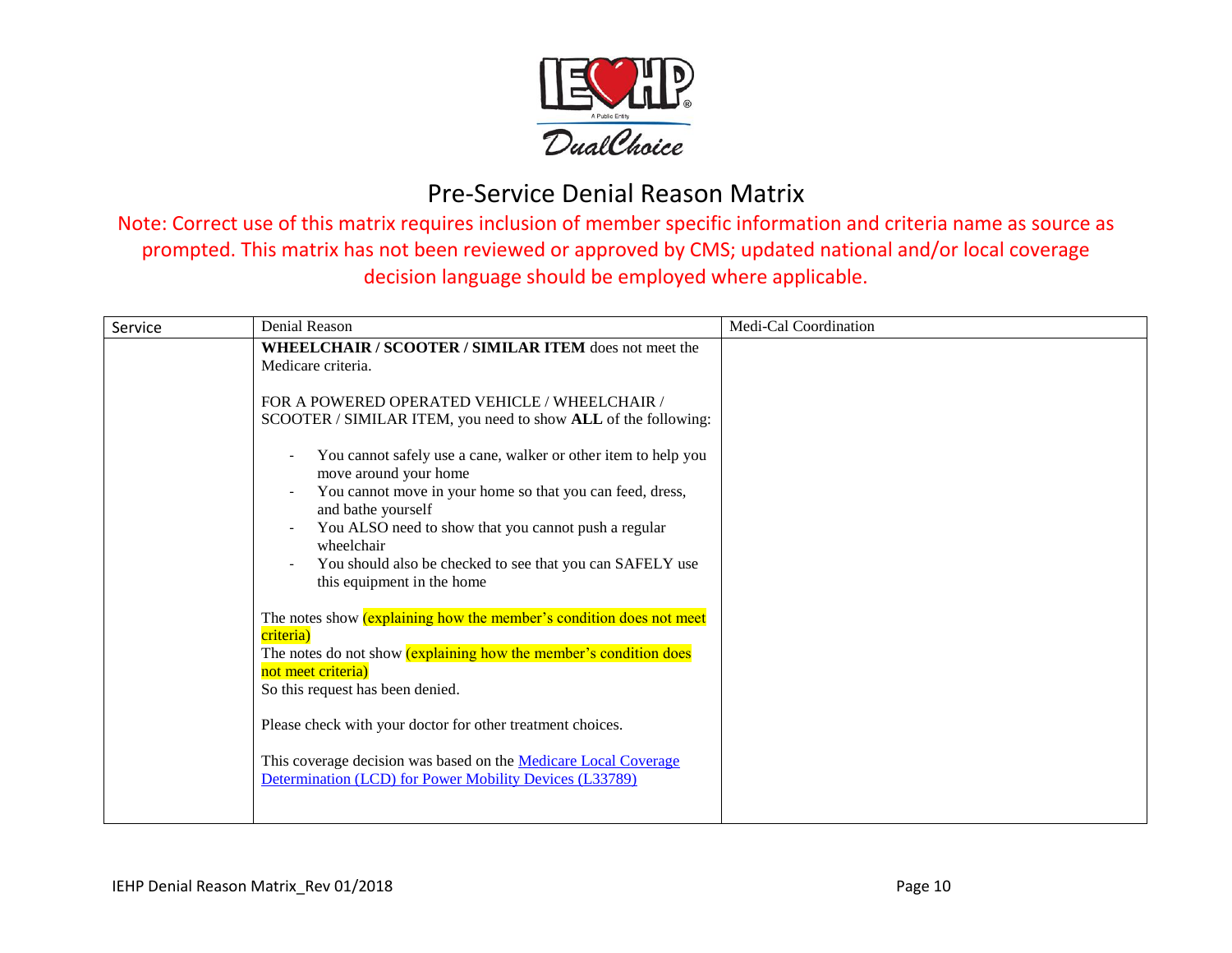

| Service            | Denial Reason                                                                                                                                                                                                                                                                                                                                                                                                                                                                                                                                                                                                                                                                                                                                                                         | Medi-Cal Coordination                                                                        |
|--------------------|---------------------------------------------------------------------------------------------------------------------------------------------------------------------------------------------------------------------------------------------------------------------------------------------------------------------------------------------------------------------------------------------------------------------------------------------------------------------------------------------------------------------------------------------------------------------------------------------------------------------------------------------------------------------------------------------------------------------------------------------------------------------------------------|----------------------------------------------------------------------------------------------|
| <b>Hearing Aid</b> | Based on your IEHP DualChoice Cal MediConnect Plan benefit we<br>found that "hearing aids and hearing aid<br>accessories" are not covered by MEDICARE.<br>The hearing aids may be covered under your Medi-Cal Fee-For-Service<br>Insurance coverage (through the state) if<br>you meet their guidelines.<br>Please check with your Medi-Cal Fee for Service provider.<br>This coverage decision was based on the Medicare Benefit Policy<br>Manual: Chapter 16 - General Exclusions From<br>Coverage: Section 100 - "Hearing Aids and Auditory Implants".<br>You should share a copy of this decision with your doctor so you and<br>your doctor can discuss next steps. If your<br>doctor requested coverage on your behalf, we have sent a copy of this<br>decision to your doctor. | Yes - Hearing Aid / Hearing Exam. Please forward the request to<br><b>IEHP UM Department</b> |
| Air Purifier       | Based on your IEHP DualChoice Cal MediConnect plan benefit, we<br>found the AIR PURIFIER (a device which<br>removes dust, pollen, and dander from the air in a room) is not covered.<br>Please follow up with your doctor for other treatment choices.<br>This coverage decision was based on the Medicare guidelines, National<br>Coverage Determination- Section 280.1<br>Durable Medical Equipment Reference List.<br>You should share a copy of this decision with your doctor so you and<br>your doctor can discuss next steps. If your<br>doctor requested coverage on your behalf, we have sent a copy of this<br>decision to your doctor.                                                                                                                                     |                                                                                              |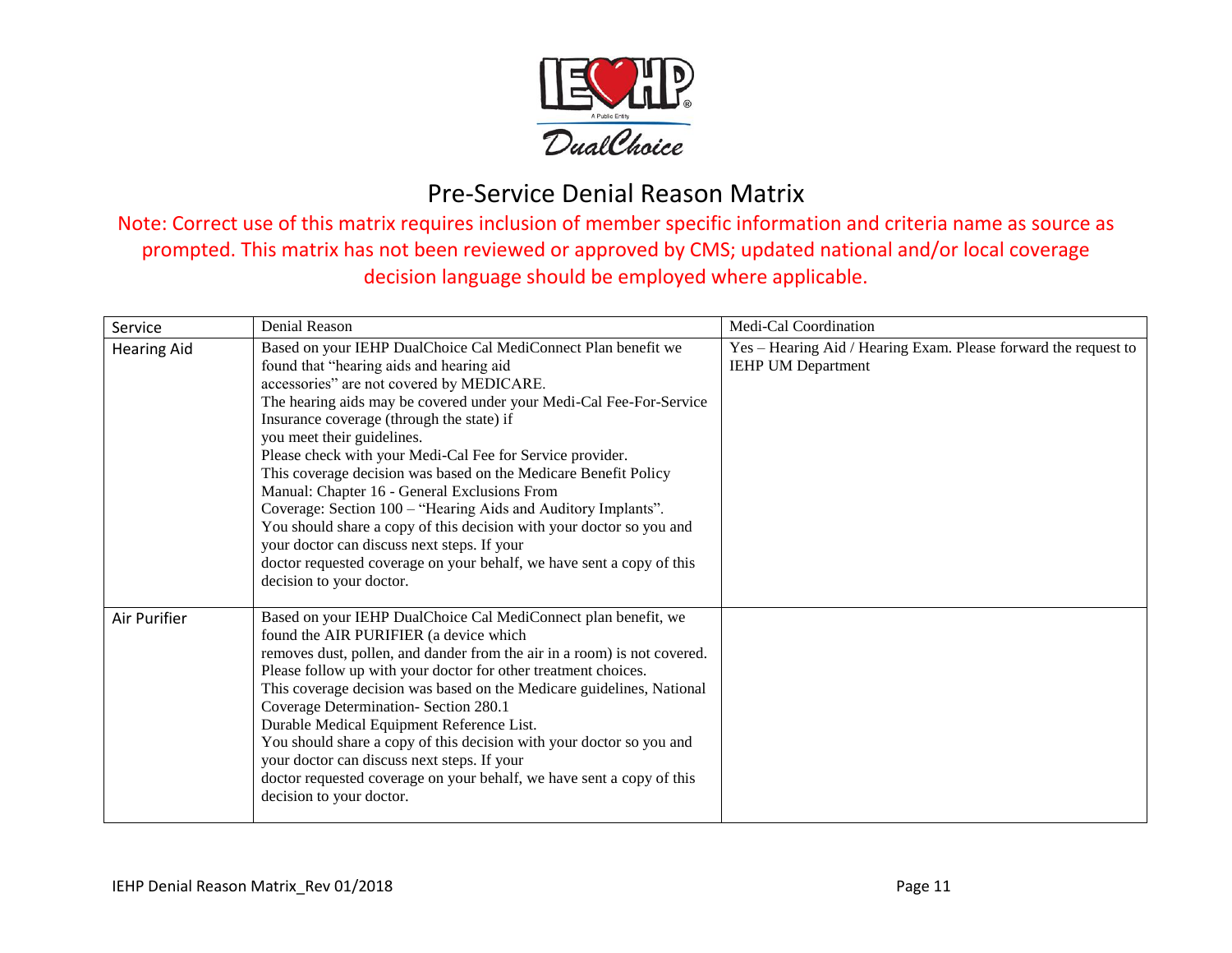

Note: Correct use of this matrix requires inclusion of member specific information and criteria name as source as prompted. This matrix has not been reviewed or approved by CMS; updated national and/or local coverage decision language should be employed where applicable.

| Service                                     | Denial Reason                                                                                                                                                                                                                                                                                                                                                                                                                                                                                                                                                                                                                                                                                                                                                                                                                                                                                                                                                               | Medi-Cal Coordination |
|---------------------------------------------|-----------------------------------------------------------------------------------------------------------------------------------------------------------------------------------------------------------------------------------------------------------------------------------------------------------------------------------------------------------------------------------------------------------------------------------------------------------------------------------------------------------------------------------------------------------------------------------------------------------------------------------------------------------------------------------------------------------------------------------------------------------------------------------------------------------------------------------------------------------------------------------------------------------------------------------------------------------------------------|-----------------------|
| Non-covered /<br>Non Benefit<br><b>Item</b> | Based on your IEHP DualChoice Cal MediConnect plan benefit, we<br>found the <insert item="" service=""> is not covered.<br/>Please follow up with your doctor for other treatment choices.<br/>This coverage decision was based on the Medicare guidelines, National<br/>Coverage Determination- Section 280.1 Durable Medical Equipment<br/>Reference List.</insert>                                                                                                                                                                                                                                                                                                                                                                                                                                                                                                                                                                                                       |                       |
| Non-<br>contracted<br>provider              | Based on your IEHP DualChoice Cal MediConnect Plan benefit, we<br>found <non contracted="" name="" provider=""> is not an IPA<br/><b>NAME</b> contracted provider and the request is not medically necessary<br/>since we have an IPA NAME contracted provider that can provide the<br/>service/item requested. An out of network provider may be needed if <b>IPA</b><br/><b>NAME</b> does not have a doctor who can do the services that are needed to<br/>treat your problem.<br/>We have instead approved the <list being<br="" item="" service=""><b>APPROVED ALONG WITH DEFINITION&gt;</b> with &lt;<b>CONTRACTED</b><br/><b>PROVIDER NAME&gt;</b> who is an IEHP contracted provider.<br/>Please call <contracted and="" name="" phone<br="" provider=""><b>NUMBER</b>&gt; to make your appointment and refer to referral <approved<br><b>REFERRAL NUMBER&gt;</b> or check with your doctor for other treatment<br/>choices.</approved<br></contracted></list></non> |                       |

#### III. Non-covered / non-participating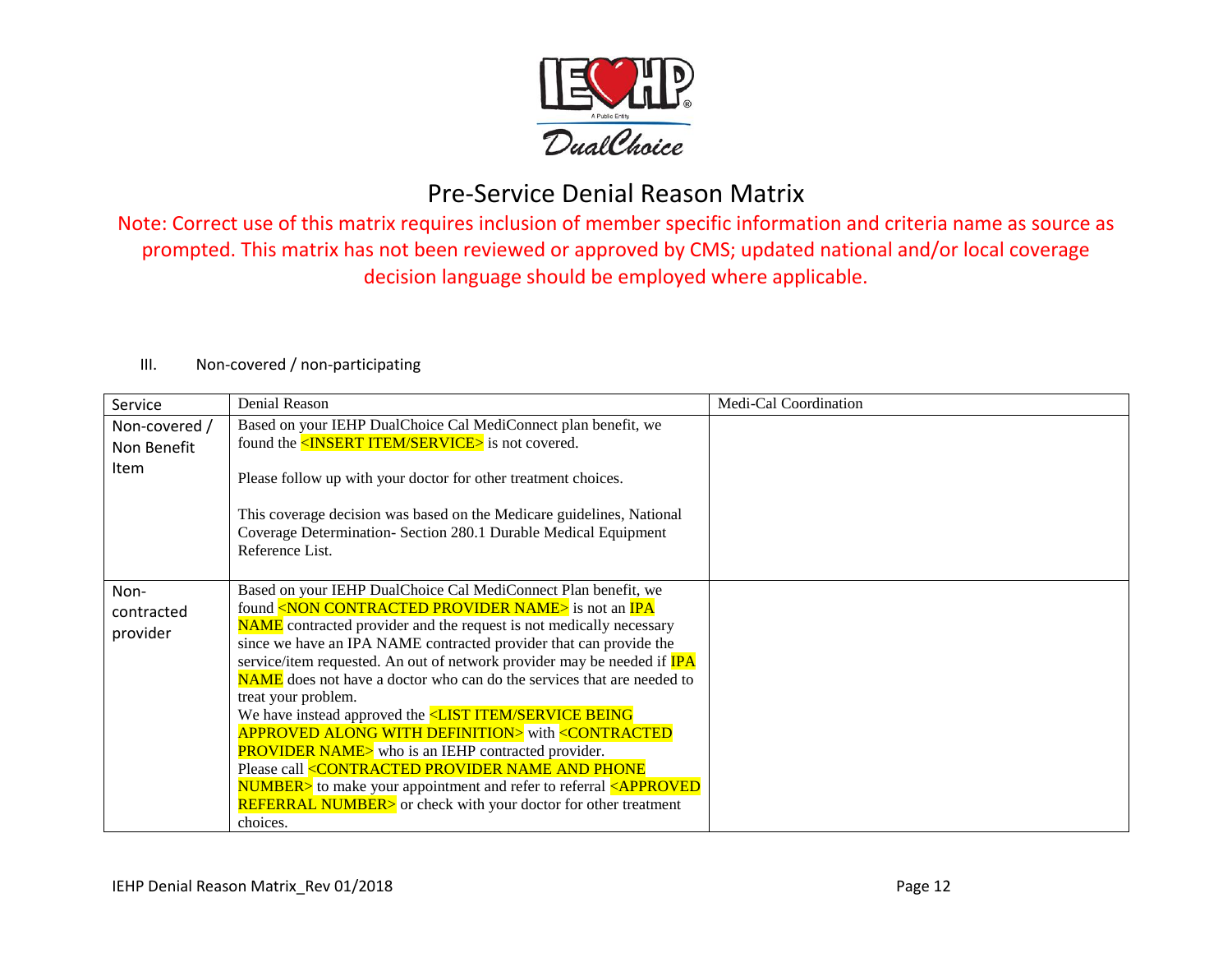

Note: Correct use of this matrix requires inclusion of member specific information and criteria name as source as prompted. This matrix has not been reviewed or approved by CMS; updated national and/or local coverage decision language should be employed where applicable.

| Service | Denial Reason                                                                                                                                                                         | Medi-Cal Coordination |
|---------|---------------------------------------------------------------------------------------------------------------------------------------------------------------------------------------|-----------------------|
|         | This coverage decision was based on the review of the IEHP DualChoice<br>Cal MediConnect Plan Member Handbook- Chapter 3: Section D- How to<br>get care from out-of-network providers |                       |

#### IV. Procedures Surgical/Diagnostic

| Service     | Denial Reason                                                                                 | Medi-Cal Coordination |
|-------------|-----------------------------------------------------------------------------------------------|-----------------------|
| Colonoscopy | We found that <b>COLONOSCOPY</b> (test by looking into the colon using a                      |                       |
|             | flexible scope) does not meet the Medicare criteria.                                          |                       |
|             | This test is not covered for Chronic Irritable Bowel Syndrome (long                           |                       |
|             | lasting condition of a combination of symptoms like stomach pain, gas,                        |                       |
|             | bloating, cramping, food intolerances, and changes in bowel movement                          |                       |
|             | patterns) that is Stable.                                                                     |                       |
|             | This test may be done for any of the following:                                               |                       |
|             | When you have unexplained bleeding anywhere from your stomach<br>to your bowels               |                       |
|             | When your blood iron is low with stomach pain or negative testing<br>$\overline{\phantom{a}}$ |                       |
|             | When you have diarrhea with negative stool tests<br>$\overline{\phantom{a}}$                  |                       |
|             | To check for infections or disease of the bowels when you have                                |                       |
|             | symptoms                                                                                      |                       |
|             | To find treatment choices for infections or diseases of the bowels                            |                       |
|             | To remove foreign bodies from the bowels                                                      |                       |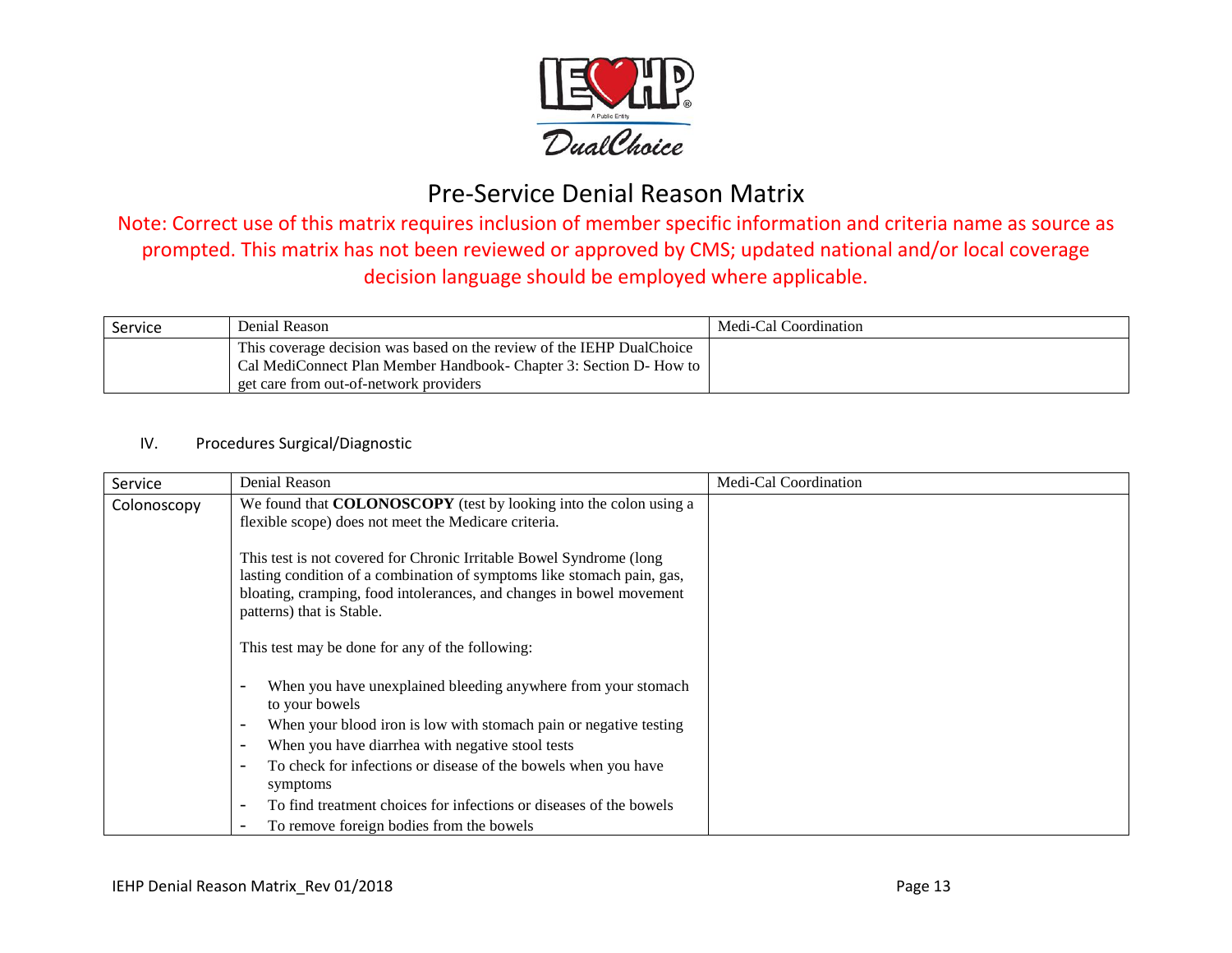

| Service | <b>Denial Reason</b>                                                                                                                                                                                                                                                                                 | Medi-Cal Coordination |
|---------|------------------------------------------------------------------------------------------------------------------------------------------------------------------------------------------------------------------------------------------------------------------------------------------------------|-----------------------|
|         | When you have long lasting stomach pain that continues despite<br>medical treatment                                                                                                                                                                                                                  |                       |
|         | The notes show <i>(explaining how the member's condition does not meet</i><br>criteria)<br>The notes do not show (explaining how the member's condition does not                                                                                                                                     |                       |
|         | meet criteria)<br>So this request has been denied.                                                                                                                                                                                                                                                   |                       |
|         | Please check with your doctor for other treatment choices.                                                                                                                                                                                                                                           |                       |
|         | This coverage decision was based on a review of the Medicare Local<br>Coverage Determination (LCD): Diagnostic Colonoscopy (L34213)                                                                                                                                                                  |                       |
| EGD     | We found that the ESOPHAGOGASTRODUODENOSCOPY (test<br>where a thin scope with a light and camera at its tip is used to look inside<br>the throat and stomach) does not meet the criteria. This is a test that<br>examines the lining of the esophagus, stomach and small intestine using a<br>scope. |                       |
|         | This test may be needed if:                                                                                                                                                                                                                                                                          |                       |
|         | You have difficulty swallowing, OR<br>You have blood in your stool, OR                                                                                                                                                                                                                               |                       |
|         | You have Celiac Disease (problem where eating a protein called<br>GLUTEN causes damage in the small intestine), OR<br>You have swallowed something that cannot be digested or                                                                                                                        |                       |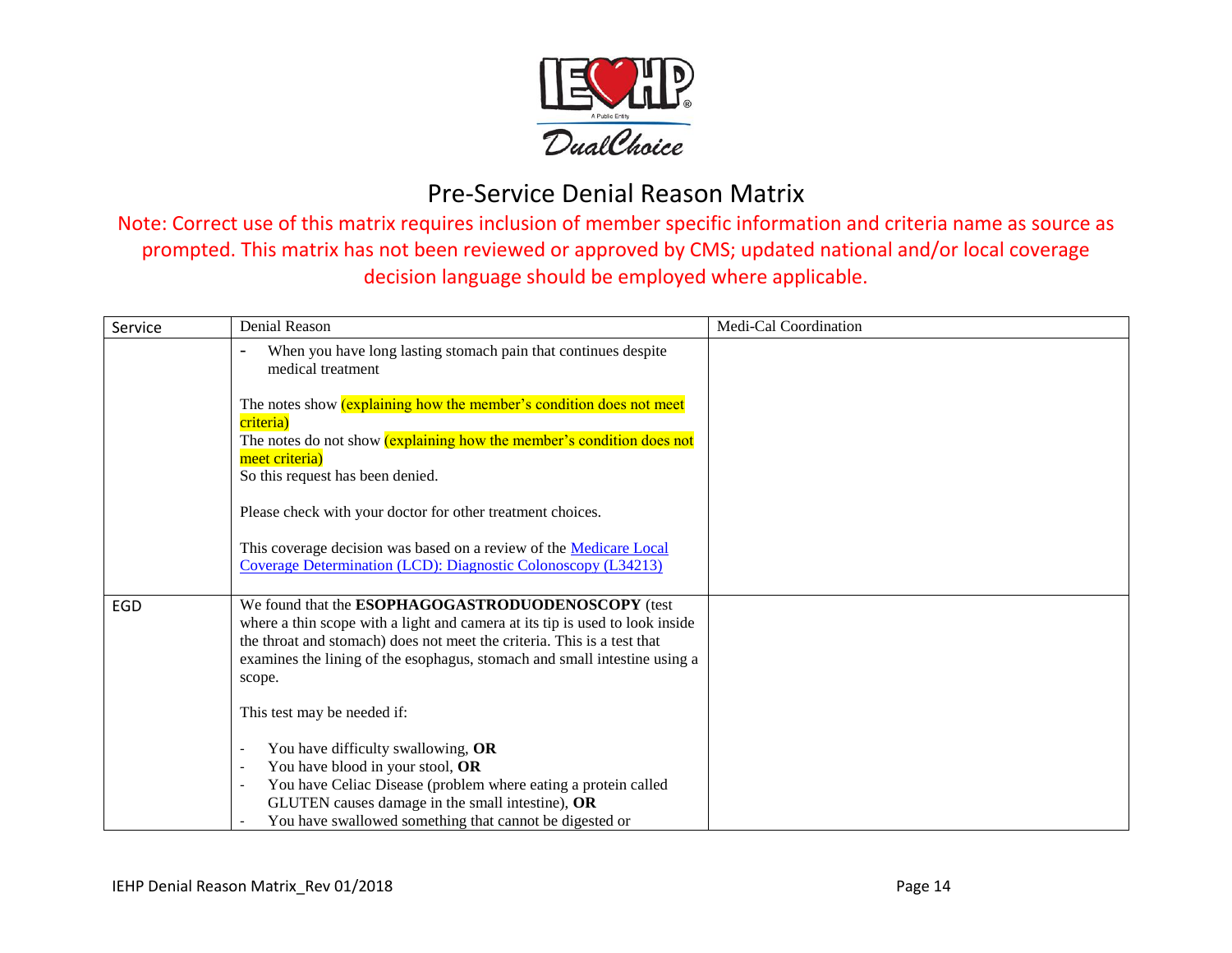

| Service  | Denial Reason                                                                                                                                                                                                                                                                                                                                                                                                                         | Medi-Cal Coordination |
|----------|---------------------------------------------------------------------------------------------------------------------------------------------------------------------------------------------------------------------------------------------------------------------------------------------------------------------------------------------------------------------------------------------------------------------------------------|-----------------------|
|          | eliminated in your stool, OR<br>You have Gastroesophageal Reflux Disease (where stomach acid<br>$\overline{\phantom{a}}$<br>comes up to towards the throat) with weight, OR loss, difficulty<br>swallowing, or repeated vomiting, OR<br>You have diarrhea for 2 weeks or longer with stool tests that are<br>$\overline{\phantom{a}}$<br>negative, $OR$<br>You have stomach pain not responding to medications with negative<br>tests |                       |
|          | The notes show <i>(explaining how the member's condition does not meet</i><br>criteria)<br>The notes do not show (explaining how the member's condition does not<br>meet criteria)<br>So this request has been denied.                                                                                                                                                                                                                |                       |
|          | Please check with your doctor for other treatment choices.                                                                                                                                                                                                                                                                                                                                                                            |                       |
|          | This coverage decision was based on 2015 InterQual Review Criteria -<br>Endoscopy, Upper Gastrointestinal                                                                                                                                                                                                                                                                                                                             |                       |
| Cosmetic | Based on your IEHP DualChoice Cal MediConnect Plan benefit we<br>found that this COSMETIC SURGERY (surgery to improve<br>appearance) is not covered.                                                                                                                                                                                                                                                                                  |                       |
|          | Please check with your doctor for other treatment choices.                                                                                                                                                                                                                                                                                                                                                                            |                       |
|          | This coverage decision was based on a review of the Medicare Benefit                                                                                                                                                                                                                                                                                                                                                                  |                       |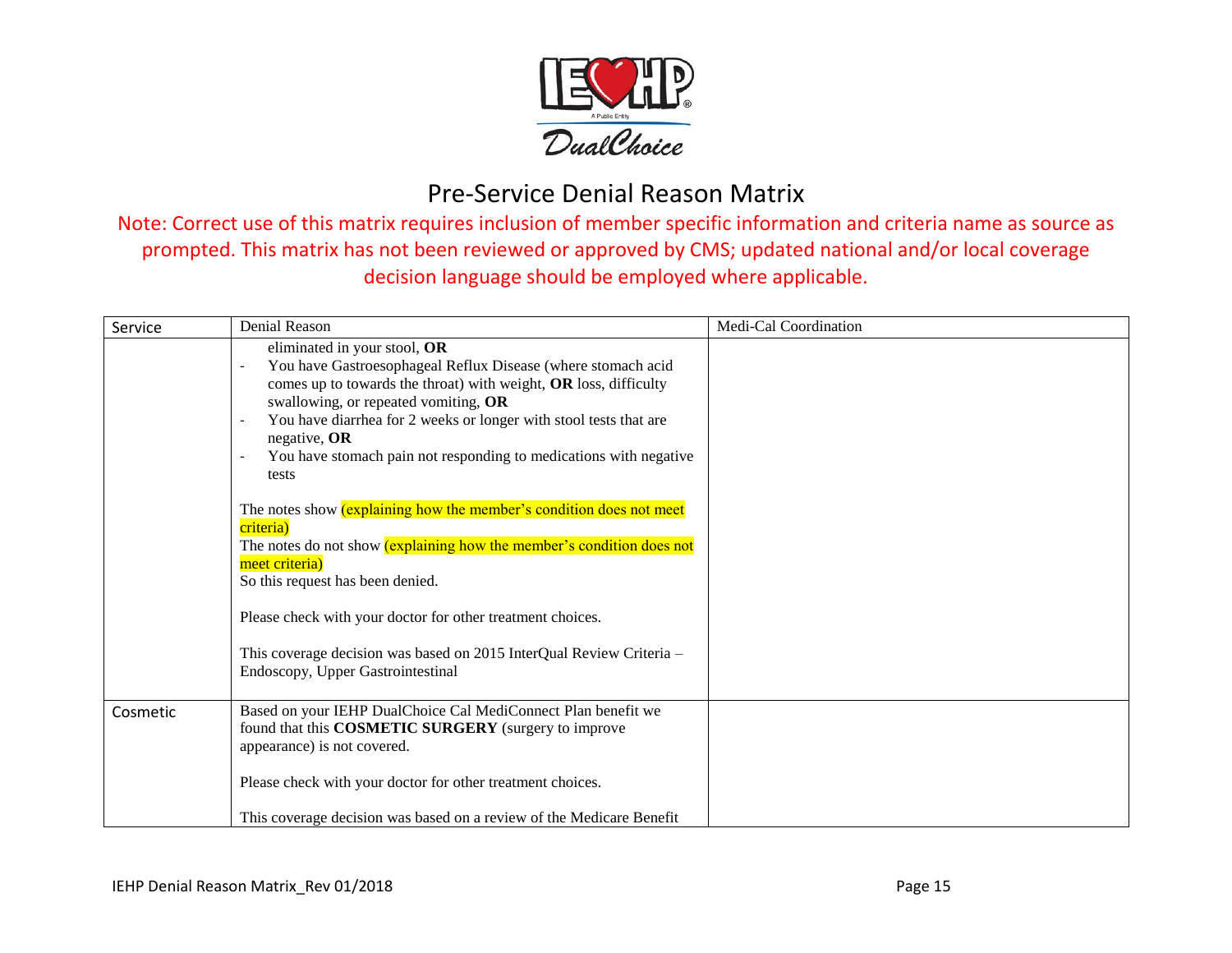

| Service        | Denial Reason                                                                                                                                                                                                                                                                                                                                                                                                                                                                                                                                                                                                                                                                                                                                                                    | Medi-Cal Coordination |
|----------------|----------------------------------------------------------------------------------------------------------------------------------------------------------------------------------------------------------------------------------------------------------------------------------------------------------------------------------------------------------------------------------------------------------------------------------------------------------------------------------------------------------------------------------------------------------------------------------------------------------------------------------------------------------------------------------------------------------------------------------------------------------------------------------|-----------------------|
|                | Policy Manual Chapter 16, 120 – Cosmetic Surgery<br>///<br>Based on your IEHP DualChoice Cal MediConnect Plan benefit we<br>found that this COSMETIC SURGERY (surgery to improve<br>appearance) does not meet the criteria.<br>COSMETIC SURGERY may be needed for the following:<br>To quickly repair damage, improve and/or restore function of a specific<br>area from an accidental injury such as severe burns or deep facial wounds<br>The notes show <i>(explaining how the member's condition does not meet</i><br>criteria)<br>The notes do not show <i>(explaining how the member's condition does not</i><br>meet criteria)<br>So this request has been denied.<br>This coverage decision was based on the 2016 Apollo's Medical Review<br>Criteria – Cosmetic Surgery |                       |
| Panniculectomy | We found that the PANNICULECTOMY (removal of extra skin from<br>the area of the stomach) does not meet the Medicare criteria.<br>This surgery may be needed when you have any of the following:                                                                                                                                                                                                                                                                                                                                                                                                                                                                                                                                                                                  |                       |
|                | You are unable to walk normally                                                                                                                                                                                                                                                                                                                                                                                                                                                                                                                                                                                                                                                                                                                                                  |                       |